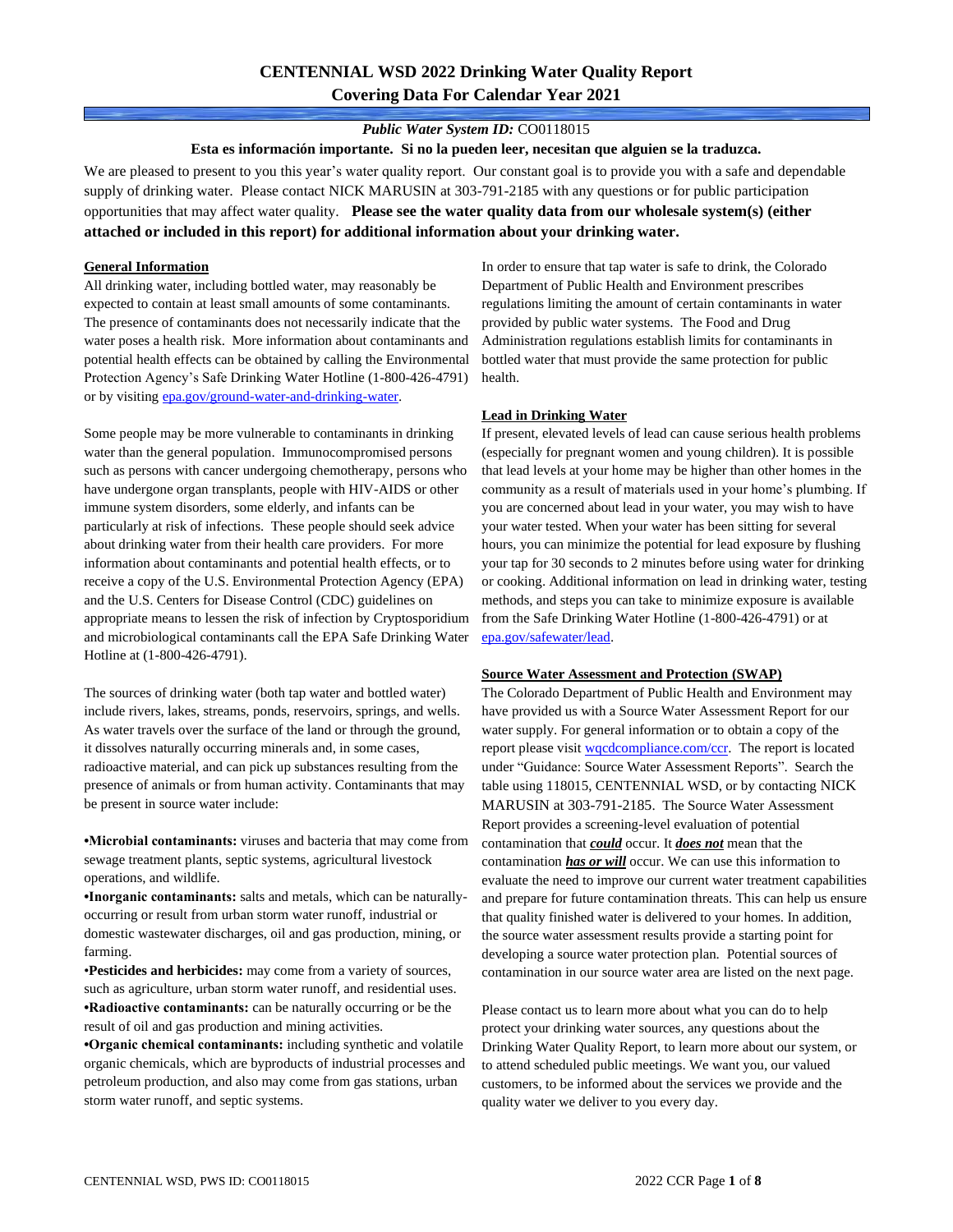# **Our Water Sources**

| <b>Sources (Water Type - Source Type)</b>                                                                                                                                                                                                                                                                                                                                                                                                                                                                                                                                                                                                                                                                                                                                                                                                                                                                                                                                                                                                                                                              | <b>Potential Source(s) of Contamination</b>                                                                                                                                                                                                                                            |
|--------------------------------------------------------------------------------------------------------------------------------------------------------------------------------------------------------------------------------------------------------------------------------------------------------------------------------------------------------------------------------------------------------------------------------------------------------------------------------------------------------------------------------------------------------------------------------------------------------------------------------------------------------------------------------------------------------------------------------------------------------------------------------------------------------------------------------------------------------------------------------------------------------------------------------------------------------------------------------------------------------------------------------------------------------------------------------------------------------|----------------------------------------------------------------------------------------------------------------------------------------------------------------------------------------------------------------------------------------------------------------------------------------|
| PURCHASED FROM CO0116001 (Surface Water-Consecutive<br>Connection)<br>WELL D9 (Groundwater-Well)<br>WELL TD4 (Groundwater-Well)<br>WELL TD5 (Groundwater-Well)<br>WELL TD6 (Groundwater-Well)<br>WELL TD12 (Groundwater-Well)<br>WELL A6R (Groundwater-Well)<br>WELL A12R (Groundwater-Well)<br>WELL D1 (Groundwater-Well)<br>WELL D12R (Groundwater-Well)<br>WELL LFH2 (Groundwater-Well)<br>WELL LFH7 (Groundwater-Well)<br>WELL LFH8R (Groundwater-Well)<br>WELL LFH9 (Groundwater-Well)<br>WELL LFH10R (Groundwater-Well)<br>WELL LFH11 (Groundwater-Well)<br>WELL LFH13 (Groundwater-Well)<br>WELL LFH14R (Groundwater-Well)<br>WELL LFH15 (Groundwater-Well)<br>WELL SP-9 (Groundwater UDI Surface Water-Well)<br>WELL SP-10 (Groundwater UDI Surface Water-Well)<br>WELL SP-11 (Groundwater UDI Surface Water-Well)<br>WELL SP-12 (Groundwater UDI Surface Water-Well)<br>SOUTH PLATTE RESERVIOIR (Surface Water-Reservoir)<br>ENGLEWOOD CITY DITCH (Surface Water-Intake)<br>PURCHASED WATER WISE CO0103843 (Surface Water-<br><b>Consecutive Connection</b> )<br>WELL D10A (Groundwater-Well) | EPA Abandoned Contaminated Sites, EPA Hazardous Waste<br>Generators, EPA Chemical Inventory/Storage Sites, Permitted<br>Wastewater Discharge Sites, Aboveground, Underground and<br>Leaking Storage Tank Sites, Solid Waste Sites,<br>Existing/Abandoned Mine Sites, Other Facilities, |
| WELL D7 (Groundwater-Well)<br>WELL A5R (Groundwater-Well)<br>WELL A7R (Groundwater-Well)<br>WELL A11R (Groundwater-Well)<br>PA-7S REDRILL (Groundwater-Well)<br>WELL A8 (Groundwater-Well)<br>WELL D5 (Groundwater-Well)<br>WELL D11 (Groundwater-Well)<br>WELL D13 (Groundwater-Well)<br>WELL D15 (Groundwater-Well)<br>WELL D19 (Groundwater-Well)<br>WELL A9R (Groundwater-Well)<br>WELL A10R (Groundwater-Well)<br>WELL A13R (Groundwater-Well)<br>WELL D14 (Groundwater-Well)<br>WELL D16 (Groundwater-Well)<br>WELL D17 (Groundwater-Well)<br>WELL D18 (Groundwater-Well)<br>WELL D20 (Groundwater-Well)<br>WELL TD7 (Groundwater-Well)<br>WELL TD8 (Groundwater-Well)<br>WELL TD9 (Groundwater-Well)<br>WELL A1 (Groundwater-Well)<br>WELL TD10 (Groundwater-Well)                                                                                                                                                                                                                                                                                                                              |                                                                                                                                                                                                                                                                                        |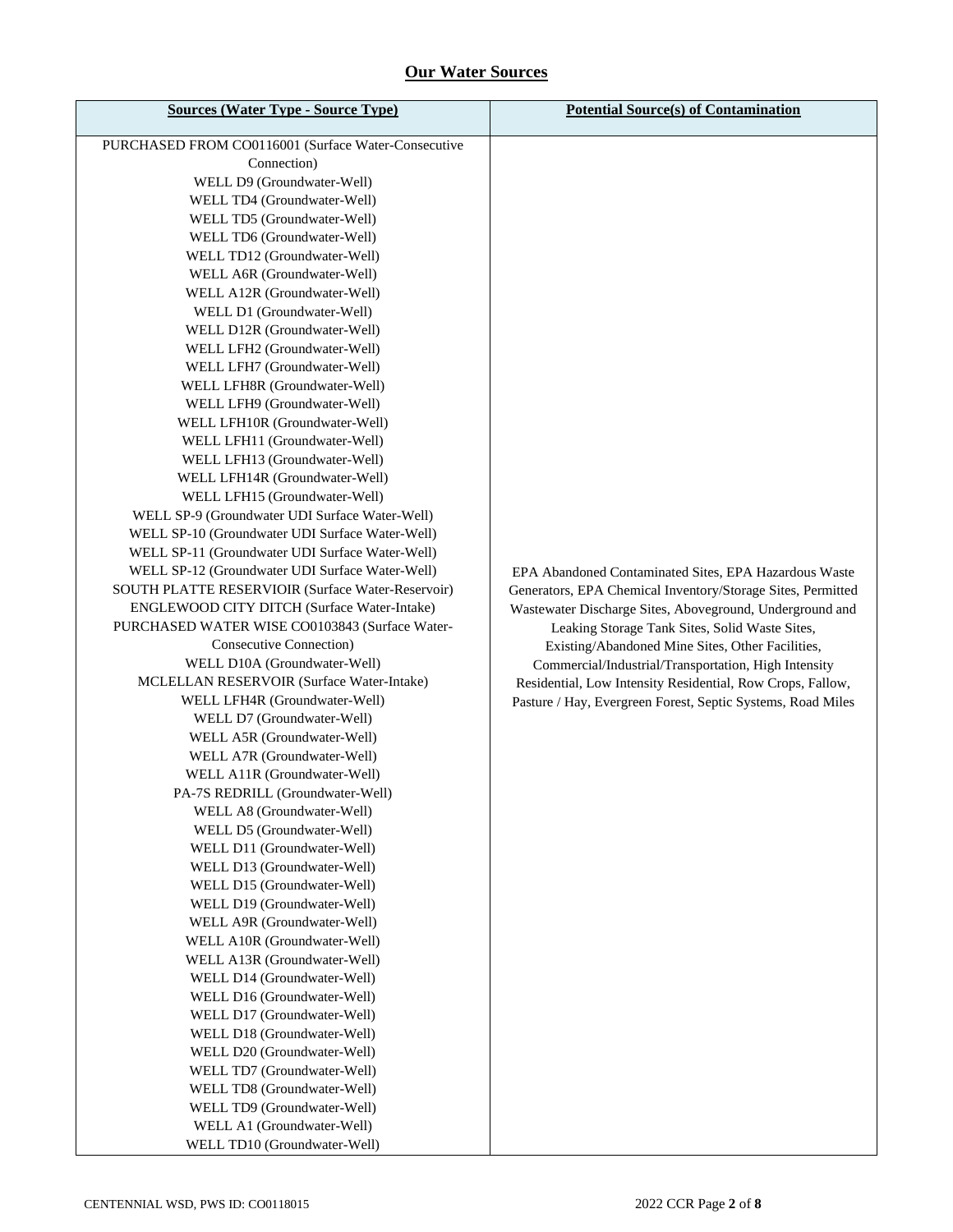## **Terms and Abbreviations**

- **Maximum Contaminant Level (MCL)** − The highest level of a contaminant allowed in drinking water.
- **Treatment Technique (TT)** − A required process intended to reduce the level of a contaminant in drinking water.
- **Health-Based** − A violation of either a MCL or TT.
- **Non-Health-Based** − A violation that is not a MCL or TT.
- **Action Level (AL)** − The concentration of a contaminant which, if exceeded, triggers treatment and other regulatory requirements.
- **Maximum Residual Disinfectant Level (MRDL)** − The highest level of a disinfectant allowed in drinking water. There is convincing evidence that addition of a disinfectant is necessary for control of microbial contaminants.
- **Maximum Contaminant Level Goal (MCLG)** − The level of a contaminant in drinking water below which there is no known or expected risk to health. MCLGs allow for a margin of safety.
- **Maximum Residual Disinfectant Level Goal (MRDLG)** − The level of a drinking water disinfectant, below which there is no known or expected risk to health. MRDLGs do not reflect the benefits of the use of disinfectants to control microbial contaminants.
- **Violation (No Abbreviation)** − Failure to meet a Colorado Primary Drinking Water Regulation.
- **Formal Enforcement Action (No Abbreviation)** − Escalated action taken by the State (due to the risk to public health, or number or severity of violations) to bring a non-compliant water system back into compliance.
- **Variance and Exemptions (V/E)** − Department permission not to meet a MCL or treatment technique under certain conditions.
- **Gross Alpha (No Abbreviation)** − Gross alpha particle activity compliance value. It includes radium-226, but excludes radon 222, and uranium.
- **Picocuries per liter (pCi/L)** − Measure of the radioactivity in water.
- **Nephelometric Turbidity Unit (NTU)** − Measure of the clarity or cloudiness of water. Turbidity in excess of 5 NTU is just noticeable to the typical person.
- **Compliance Value (No Abbreviation)** Single or calculated value used to determine if regulatory contaminant level (e.g. MCL) is met. Examples of calculated values are the  $90<sup>th</sup>$  Percentile, Running Annual Average (RAA) and Locational Running Annual Average (LRAA).
- **Average (x-bar)** − Typical value.
- **Range (R)**  $-$  Lowest value to the highest value.
- **Sample Size (n)** − Number or count of values (i.e. number of water samples collected).
- **Parts per million = Milligrams per liter (ppm = mg/L)** − One part per million corresponds to one minute in two years or a single penny in \$10,000.
- **Parts per billion = Micrograms per liter (ppb = ug/L)** − One part per billion corresponds to one minute in 2,000 years, or a single penny in \$10,000,000.
- **Not Applicable**  $(N/A)$  Does not apply or not available.
- **Level 1 Assessment** A study of the water system to identify potential problems and determine (if possible) why total coliform bacteria have been found in our water system.
- **Level 2 Assessment** A very detailed study of the water system to identify potential problems and determine (if possible) why an E. coli MCL violation has occurred and/or why total coliform bacteria have been found in our water system on multiple occasions.

## **Detected Contaminants**

CENTENNIAL WSD routinely monitors for contaminants in your drinking water according to Federal and State laws. The following table(s) show all detections found in the period of January 1 to December 31, 2021 unless otherwise noted. The State of Colorado requires us to monitor for certain contaminants less than once per year because the concentrations of these contaminants are not expected to vary significantly from year to year, or the system is not considered vulnerable to this type of contamination.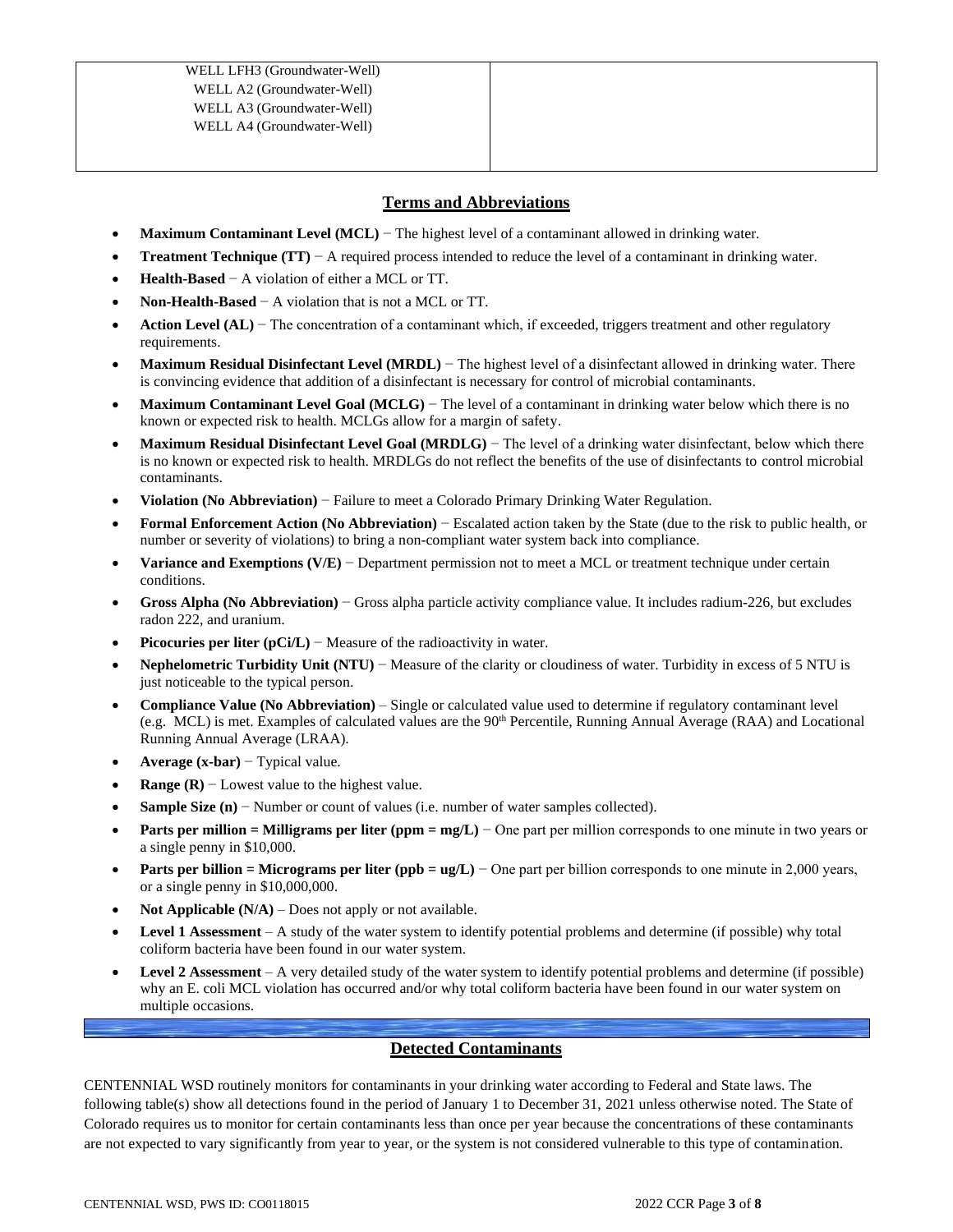Therefore, some of our data, though representative, may be more than one year old. Violations and Formal Enforcement Actions, if any, are reported in the next section of this report.

**Note:** Only detected contaminants sampled within the last 5 years appear in this report. If no tables appear in this section then no contaminants were detected in the last round of monitoring.

|                                    | Disinfectants Sampled in the Distribution System<br><b>TT Requirement:</b> At least 95% of samples per period (month or quarter) must be at least 0.2 ppm OR<br>If sample size is less than 40 no more than 1 sample is below $0.2$ ppm<br><b>Typical Sources:</b> Water additive used to control microbes |                |                                                                                                                         |  |  |  |  |  |  |  |
|------------------------------------|------------------------------------------------------------------------------------------------------------------------------------------------------------------------------------------------------------------------------------------------------------------------------------------------------------|----------------|-------------------------------------------------------------------------------------------------------------------------|--|--|--|--|--|--|--|
| <b>Disinfectant</b><br><b>Name</b> | <b>Time Period</b>                                                                                                                                                                                                                                                                                         | <b>Results</b> | <b>Number of Samples</b><br><b>Sample</b><br>TT<br><b>MRDL</b><br><b>Violation</b><br><b>Below Level</b><br><b>Size</b> |  |  |  |  |  |  |  |
| Chloramine                         | Lowest period percentage of samples<br>December, 2021<br>102<br>N <sub>0</sub><br>$4.0$ ppm<br>0<br>meeting TT requirement: 100%                                                                                                                                                                           |                |                                                                                                                         |  |  |  |  |  |  |  |

| Lead and Copper Sampled in the Distribution System |                                |                                |                              |                           |                                      |                                              |                                                           |                                                                               |  |  |  |
|----------------------------------------------------|--------------------------------|--------------------------------|------------------------------|---------------------------|--------------------------------------|----------------------------------------------|-----------------------------------------------------------|-------------------------------------------------------------------------------|--|--|--|
| <b>Contaminant</b><br><b>Name</b>                  | <b>Time</b><br>Period          | 90 <sup>th</sup><br>Percentile | <b>Sample</b><br><b>Size</b> | Unit of<br><b>Measure</b> | 90 <sup>th</sup><br>Percentile<br>AL | <b>Sample</b><br><b>Sites</b><br>Above<br>AL | 90 <sup>th</sup><br>Percentile<br>AL<br><b>Exceedance</b> | <b>Typical Sources</b>                                                        |  |  |  |
| Copper                                             | 07/12/2021<br>to<br>11/09/2021 | 0.39                           | 103                          | ppm                       | 1.3                                  | $\Omega$                                     | N <sub>o</sub>                                            | Corrosion of<br>household plumbing<br>systems; Erosion of<br>natural deposits |  |  |  |
| Lead                                               | 01/25/2021<br>to<br>06/18/2021 | 3                              | 101                          | ppb                       | 15                                   | $\theta$                                     | N <sub>o</sub>                                            | Corrosion of<br>household plumbing<br>systems; Erosion of<br>natural deposits |  |  |  |
| Copper                                             | 01/25/2021<br>to<br>06/18/2021 | 0.52                           | 101                          | ppm                       | 1.3                                  | $\Omega$                                     | N <sub>o</sub>                                            | Corrosion of<br>household plumbing<br>systems; Erosion of<br>natural deposits |  |  |  |
| Lead                                               | 07/12/2021<br>to<br>11/09/2021 | 2                              | 103                          | ppb                       | 15                                   | $\overline{0}$                               | N <sub>o</sub>                                            | Corrosion of<br>household plumbing<br>systems; Erosion of<br>natural deposits |  |  |  |

| Disinfection Byproducts Sampled in the Distribution System |                                                                                                                                                                                                |       |             |    |     |    |     |    |                                             |  |
|------------------------------------------------------------|------------------------------------------------------------------------------------------------------------------------------------------------------------------------------------------------|-------|-------------|----|-----|----|-----|----|---------------------------------------------|--|
| <b>Name</b>                                                | <b>MCL</b><br><b>MCLG</b><br><b>MCL</b><br>Unit of<br>Year<br><b>Sample</b><br><b>Typical Sources</b><br>Range<br>Average<br><b>Size</b><br>$Low - High$<br><b>Violation</b><br><b>Measure</b> |       |             |    |     |    |     |    |                                             |  |
| Total<br>Haloacetic<br>Acids                               | 2021                                                                                                                                                                                           | 10.91 | 0 to $16.5$ | 32 | ppb | 60 | N/A | No | Byproduct of drinking<br>water disinfection |  |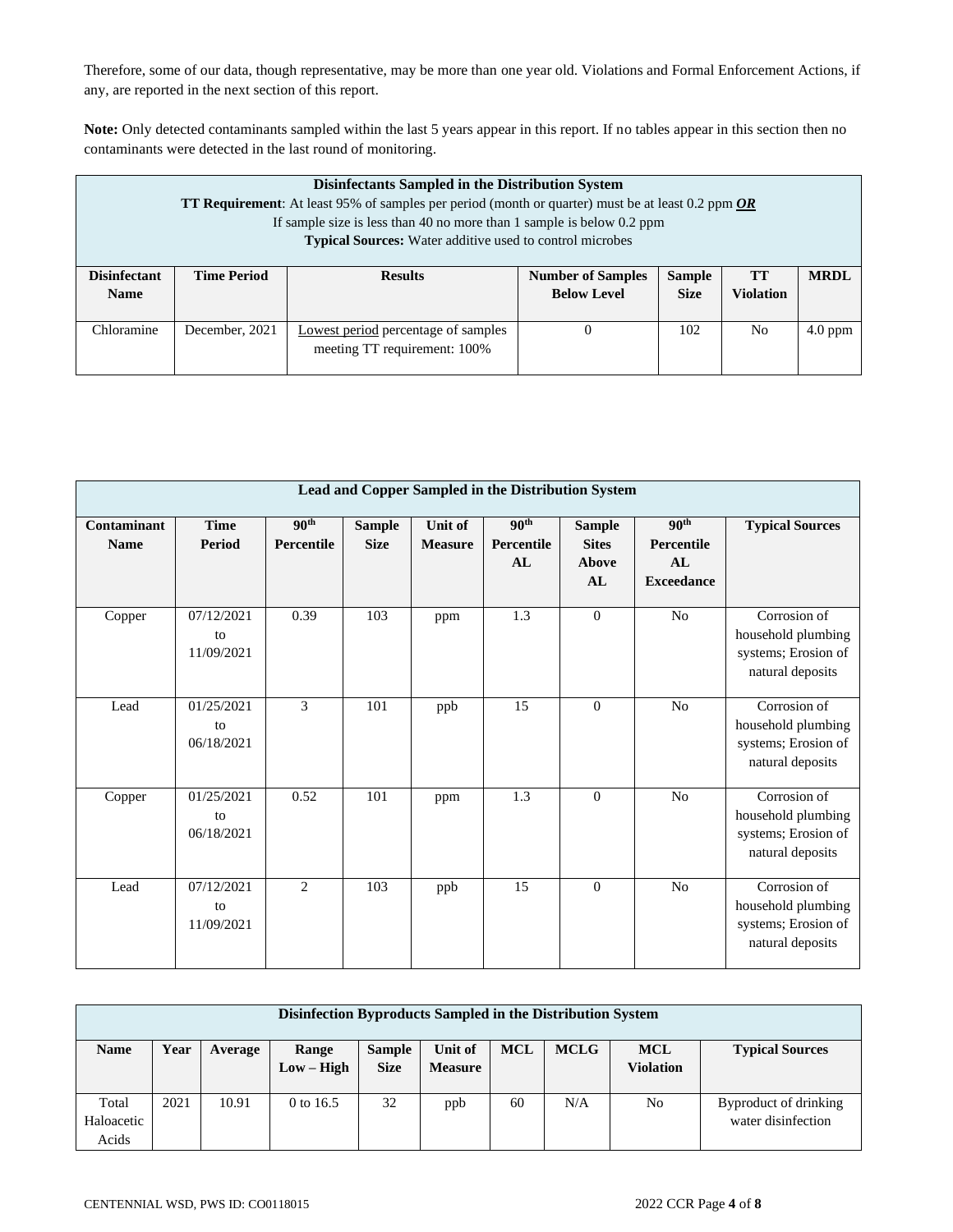|                                        | Disinfection Byproducts Sampled in the Distribution System |         |                       |                              |                           |            |             |                                |                                             |  |  |
|----------------------------------------|------------------------------------------------------------|---------|-----------------------|------------------------------|---------------------------|------------|-------------|--------------------------------|---------------------------------------------|--|--|
| <b>Name</b>                            | Year                                                       | Average | Range<br>$Low - High$ | <b>Sample</b><br><b>Size</b> | Unit of<br><b>Measure</b> | <b>MCL</b> | <b>MCLG</b> | <b>MCL</b><br><b>Violation</b> | <b>Typical Sources</b>                      |  |  |
| (HAA5)                                 |                                                            |         |                       |                              |                           |            |             |                                |                                             |  |  |
| Total<br>Trihalome<br>thanes<br>(TTHM) | 2021                                                       | 36.32   | 4.9 to 57.4           | 32                           | ppb                       | 80         | N/A         | N <sub>o</sub>                 | Byproduct of drinking<br>water disinfection |  |  |

| <b>Total Organic Carbon (Disinfection Byproducts Precursor) Removal Ratio of Raw and Finished Water</b> |                                                                                                                       |         |              |               |                |                   |           |                             |  |  |
|---------------------------------------------------------------------------------------------------------|-----------------------------------------------------------------------------------------------------------------------|---------|--------------|---------------|----------------|-------------------|-----------|-----------------------------|--|--|
| Contaminant                                                                                             | Year                                                                                                                  | Average | Range        | <b>Sample</b> | Unit of        | <b>TT Minimum</b> | <b>TT</b> | <b>Typical Sources</b>      |  |  |
| <b>Name</b>                                                                                             |                                                                                                                       |         | $Low - High$ | <b>Size</b>   | <b>Measure</b> | Ratio             | Violation |                             |  |  |
| Total Organic<br>Carbon Ratio                                                                           | 2021                                                                                                                  | 2.59    | 1.38 to 3.35 | 24            | Ratio          | 1.00              | No        | Naturally present<br>in the |  |  |
|                                                                                                         |                                                                                                                       |         |              |               |                |                   |           | environment                 |  |  |
|                                                                                                         | *If minimum ratio not met and no violation identified then the system achieved compliance using alternative criteria. |         |              |               |                |                   |           |                             |  |  |

|                            | Summary of Turbidity Sampled at the Entry Point to the Distribution System |                                                                                               |                                                                              |                               |                                  |  |  |  |  |  |  |
|----------------------------|----------------------------------------------------------------------------|-----------------------------------------------------------------------------------------------|------------------------------------------------------------------------------|-------------------------------|----------------------------------|--|--|--|--|--|--|
| Contaminant<br><b>Name</b> | <b>Sample</b><br>Date                                                      | <b>Level Found</b><br><b>TT Requirement</b>                                                   |                                                                              | <b>TT</b><br><b>Violation</b> | <b>Typical</b><br><b>Sources</b> |  |  |  |  |  |  |
|                            |                                                                            |                                                                                               |                                                                              |                               |                                  |  |  |  |  |  |  |
| Turbidity                  | Date/Month:<br>Dec                                                         | Highest single measurement:<br>$0.07$ NTU                                                     | Maximum 1 NTU for any single<br>measurement                                  | N <sub>0</sub>                | Soil Runoff                      |  |  |  |  |  |  |
| Turbidity                  | Month:<br>Dec                                                              | Lowest monthly percentage of<br>samples meeting TT requirement<br>for our technology: $100\%$ | In any month, at least 95% of<br>samples must be less than 0.3<br><b>NTU</b> | N <sub>0</sub>                | Soil Runoff                      |  |  |  |  |  |  |

| Radionuclides Sampled at the Entry Point to the Distribution System |      |         |                       |                              |                           |            |             |                                |                                |  |
|---------------------------------------------------------------------|------|---------|-----------------------|------------------------------|---------------------------|------------|-------------|--------------------------------|--------------------------------|--|
| Contaminant<br><b>Name</b>                                          | Year | Average | Range<br>$Low - High$ | <b>Sample</b><br><b>Size</b> | Unit of<br><b>Measure</b> | <b>MCL</b> | <b>MCLG</b> | <b>MCL</b><br><b>Violation</b> | <b>Typical Sources</b>         |  |
| Gross Alpha                                                         | 2020 | 1.62    | 0 to 3.73             | 3                            | pCi/L                     | 15         | $\Omega$    | No                             | Erosion of<br>natural deposits |  |
| Combined<br>Radium                                                  | 2020 | 1.97    | $0.5$ to 3.7          | 3                            | pCi/L                     | 5          | $\Omega$    | N <sub>0</sub>                 | Erosion of<br>natural deposits |  |
| Combined<br>Uranium                                                 | 2020 | 0.67    | $0$ to 1              | 3                            | ppb                       | 30         | $\Omega$    | N <sub>0</sub>                 | Erosion of<br>natural deposits |  |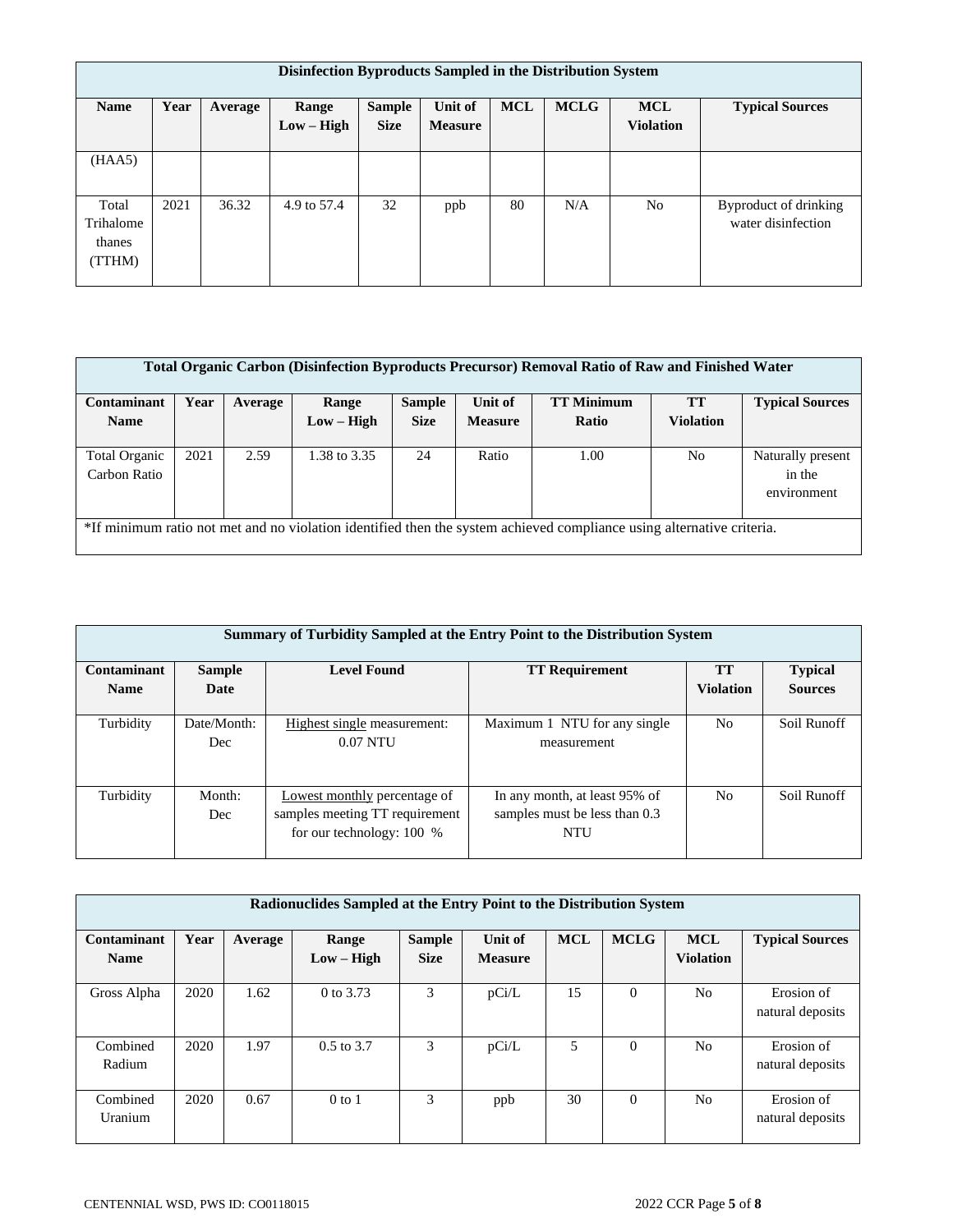|                                                                                                                               | Radionuclides Sampled at the Entry Point to the Distribution System |         |                                                                                 |               |                |            |             |                  |                        |  |
|-------------------------------------------------------------------------------------------------------------------------------|---------------------------------------------------------------------|---------|---------------------------------------------------------------------------------|---------------|----------------|------------|-------------|------------------|------------------------|--|
|                                                                                                                               |                                                                     |         |                                                                                 |               |                |            |             |                  |                        |  |
| Contaminant                                                                                                                   | Year                                                                | Average | Range                                                                           | <b>Sample</b> | Unit of        | <b>MCL</b> | <b>MCLG</b> | <b>MCL</b>       | <b>Typical Sources</b> |  |
| <b>Name</b>                                                                                                                   |                                                                     |         | $Low - High$                                                                    | <b>Size</b>   | <b>Measure</b> |            |             | <b>Violation</b> |                        |  |
|                                                                                                                               |                                                                     |         |                                                                                 |               |                |            |             |                  |                        |  |
| Gross Beta                                                                                                                    | 2020                                                                | 1.8     | $0$ to 5.4                                                                      | 3             | $pCi/L^*$      | 50         | $\Omega$    | No               | Decay of natural       |  |
| Particle                                                                                                                      |                                                                     |         |                                                                                 |               |                |            |             |                  | and man-made           |  |
| Activity                                                                                                                      |                                                                     |         |                                                                                 |               |                |            |             |                  | deposits               |  |
|                                                                                                                               |                                                                     |         |                                                                                 |               |                |            |             |                  |                        |  |
| *The MCL for Gross Beta Particle Activity is 4 mrem/year. Since there is no simple conversion between mrem/year and pCi/L EPA |                                                                     |         |                                                                                 |               |                |            |             |                  |                        |  |
|                                                                                                                               |                                                                     |         | considers 50 pCi/L to be the level of concern for Gross Beta Particle Activity. |               |                |            |             |                  |                        |  |

|                            | Inorganic Contaminants Sampled at the Entry Point to the Distribution System |                |                       |                              |                           |                 |                |                                |                                                                                                                                                |  |  |
|----------------------------|------------------------------------------------------------------------------|----------------|-----------------------|------------------------------|---------------------------|-----------------|----------------|--------------------------------|------------------------------------------------------------------------------------------------------------------------------------------------|--|--|
| Contaminant<br><b>Name</b> | Year                                                                         | Average        | Range<br>$Low - High$ | <b>Sample</b><br><b>Size</b> | Unit of<br><b>Measure</b> | <b>MCL</b>      | <b>MCLG</b>    | <b>MCL</b><br><b>Violation</b> | <b>Typical Sources</b>                                                                                                                         |  |  |
| Arsenic                    | 2021                                                                         | 2.33           | $1$ to $3$            | $\mathfrak{Z}$               | ppb                       | 10              | $\mathbf{0}$   | No                             | Erosion of natural<br>deposits; runoff<br>from orchards;<br>runoff from glass<br>and electronics<br>production wastes                          |  |  |
| Barium                     | 2021                                                                         | 0.07           | $0.06$ to $0.08$      | $\overline{3}$               | ppm                       | $\overline{2}$  | $\mathbf{2}$   | No                             | Discharge of<br>drilling wastes;<br>discharge from<br>metal refineries;<br>erosion of natural<br>deposits                                      |  |  |
| Chromium                   | 2021                                                                         | 0.67           | $0$ to $1\,$          | $\overline{3}$               | ppb                       | 100             | 100            | N <sub>o</sub>                 | Discharge from<br>steel and pulp<br>mills; erosion of<br>natural deposits                                                                      |  |  |
| Fluoride                   | 2021                                                                         | 0.88           | $0.81$ to $0.93$      | $\overline{3}$               | ppm                       | $\overline{4}$  | $\overline{4}$ | No                             | Erosion of natural<br>deposits; water<br>additive which<br>promotes strong<br>teeth; discharge<br>from fertilizer and<br>aluminum<br>factories |  |  |
| Nitrate                    | 2021                                                                         | 0.18           | $0.05$ to $0.4$       | $\overline{\mathbf{3}}$      | ppm                       | 10              | 10             | $\rm No$                       | Runoff from<br>fertilizer use;<br>leaching from<br>septic tanks,<br>sewage; erosion of<br>natural deposits                                     |  |  |
| Selenium                   | 2021                                                                         | $\overline{2}$ | $0$ to 5              | $\overline{3}$               | ppb                       | $\overline{50}$ | 50             | $\rm No$                       | Discharge from<br>petroleum and<br>metal refineries;<br>erosion of natural<br>deposits; discharge<br>from mines                                |  |  |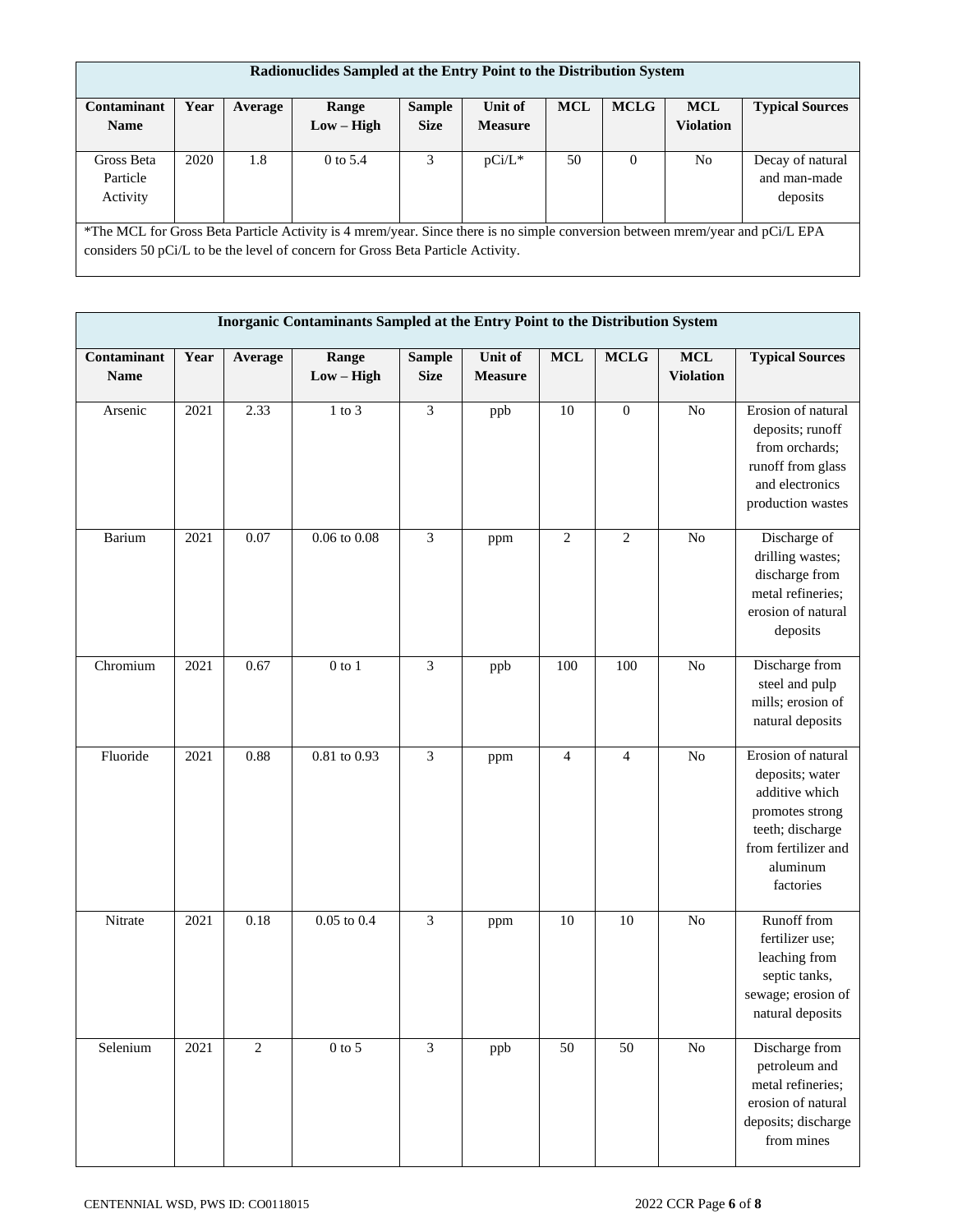| <b>Secondary Contaminants**</b><br>**Secondary standards are non-enforceable guidelines for contaminants that may cause cosmetic effects (such as skin, or tooth<br>discoloration) or aesthetic effects (such as taste, odor, or color) in drinking water. |                                                                                          |      |              |  |     |     |  |  |  |  |  |
|------------------------------------------------------------------------------------------------------------------------------------------------------------------------------------------------------------------------------------------------------------|------------------------------------------------------------------------------------------|------|--------------|--|-----|-----|--|--|--|--|--|
| Contaminant                                                                                                                                                                                                                                                | Year<br>Unit of<br><b>Secondary Standard</b><br><b>Sample</b><br><b>Range</b><br>Average |      |              |  |     |     |  |  |  |  |  |
|                                                                                                                                                                                                                                                            | <b>Size</b><br>$Low - High$<br><b>Name</b><br><b>Measure</b>                             |      |              |  |     |     |  |  |  |  |  |
| Sodium                                                                                                                                                                                                                                                     | 2021                                                                                     | 65.6 | 45.7 to 92.5 |  | ppm | N/A |  |  |  |  |  |
| <b>Total Dissolved</b><br>Solids                                                                                                                                                                                                                           | 3<br>275<br>2020<br>188 to 361<br>500<br>ppm                                             |      |              |  |     |     |  |  |  |  |  |

## **Unregulated Contaminants\*\*\***

EPA has implemented the Unregulated Contaminant Monitoring Rule (UCMR) to collect data for contaminants that are suspected to be present in drinking water and do not have health-based standards set under the Safe Drinking Water Act. EPA uses the results of UCMR monitoring to learn about the occurrence of unregulated contaminants in drinking water and to decide whether or not these contaminants will be regulated in the future. We performed monitoring and reported the analytical results of the monitoring to EPA in accordance with its Unregulated Contaminant Monitoring Rule (UCMR). Once EPA reviews the submitted results, the results are made available in the EPA's National Contaminant Occurrence Database (NCOD) [\(epa.gov/dwucmr/national-contaminant-occurrence-database-ncod\)](http://www.epa.gov/dwucmr/national-contaminant-occurrence-database-ncod) Consumers can review UCMR results by accessing the NCOD. Contaminants that were detected during our UCMR sampling and the corresponding analytical results are provided below.

| <b>Contaminant Name</b> | Year | Average | Range<br>$Low - High$ | <b>Sample Size</b> | <b>Unit of Measure</b> |
|-------------------------|------|---------|-----------------------|--------------------|------------------------|
|                         |      |         |                       |                    |                        |
|                         |      |         |                       |                    |                        |
|                         |      |         |                       |                    |                        |
|                         |      |         |                       |                    |                        |
|                         |      |         |                       |                    |                        |
|                         |      |         |                       |                    |                        |
|                         |      |         |                       |                    |                        |
|                         |      |         |                       |                    |                        |
|                         |      |         |                       |                    |                        |
|                         |      |         |                       |                    |                        |
|                         |      |         |                       |                    |                        |
|                         |      |         |                       |                    |                        |